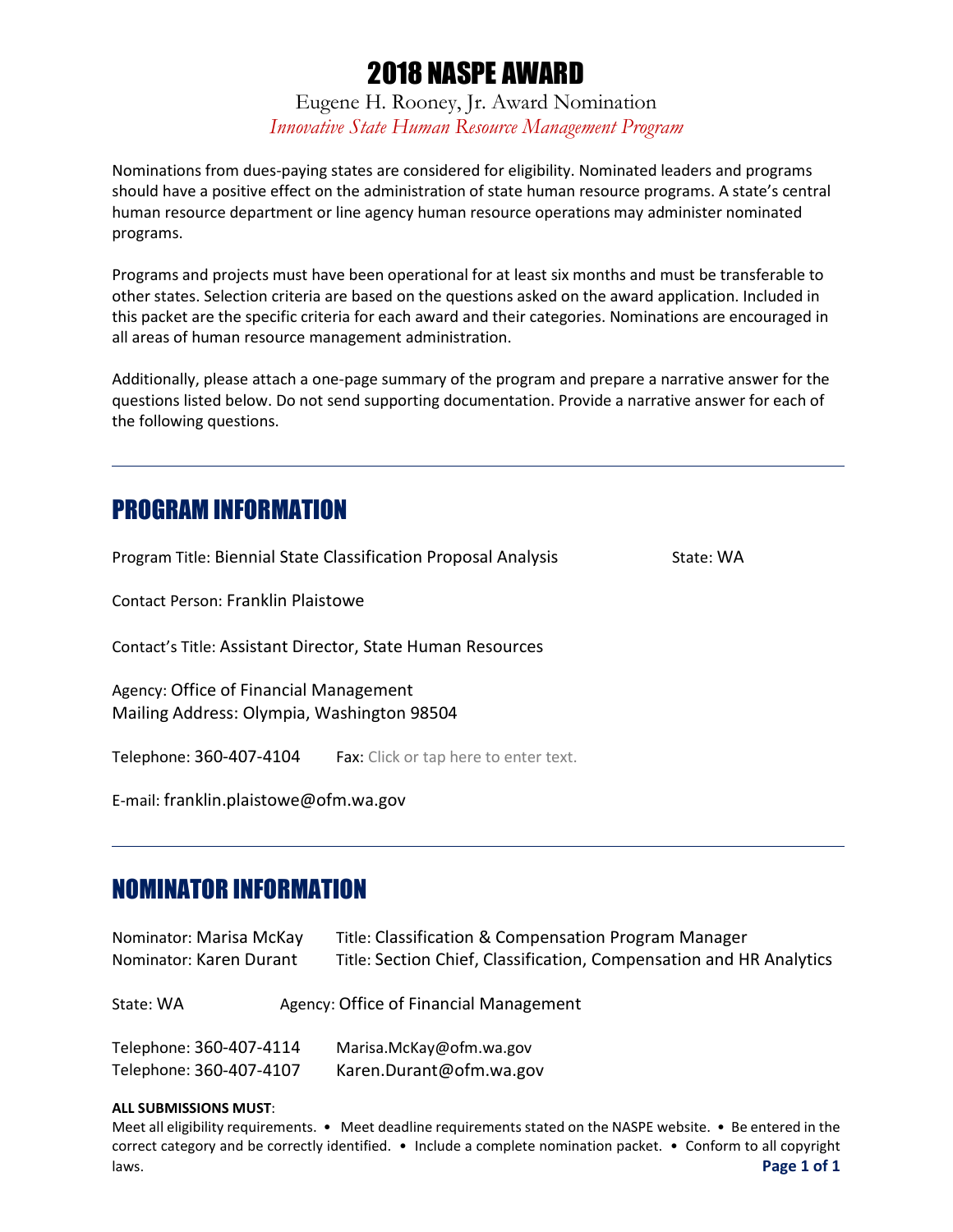

### STATE OF WASHINGTON

### **2018 NASPE AWARD**

*Innovative State Human Resource Management Program* Biennial State Classification Proposal Analysis

#### Summary:

The State Human Resources Division serves as the state's central HR policy-making body and provides leadership and support on enterprise HR strategic planning, collective bargaining and oversight of HR systems and structure, rules and policy. The work of State HR provides the state with a governance model and infrastructure necessary to support effective, successful agency operations and service delivery and promotes the competencies to make the state an Employer of Choice. This program is the biennial collective bargaining and budget classification proposal process. It occurs every two years and provides a window for submission of classification and compensation packages from state agency and higher education institution employers. The purpose of this program is to provide an opportunity for agencies and higher education institutions to submit proposals in order to address their overall classification and/or compensation business needs. Our goal with this process is to collaborate with state employers in order to identify and provide the best possible human resource services and solutions while considering the finite fiscal resources of the State. This process helps enable state agencies and higher education institutions to attract, develop and retain a productive and diverse workforce. This process continually evolves and focuses on development of strategic partnerships in order to understand the business needs of our customers. Washington State has governing statutes that allow for classification and/or compensation-related changes to be made to the classification plan. State employers are bound to these criteria when making any compensation adjustments [\(Chapter 41.06.152 RCW:](http://app.leg.wa.gov/RCW/default.aspx?cite=41.06.152) Job classification revisions, class studies, salary adjustments—Limitations). These criteria are limited to documented recruitment or retention difficulties, salary compression or inversion, classification plan maintenance, higher-level duties and responsibilities, or inequities. In preparation of the 2015-17 collective bargaining and budget cycle, the state of Washington's State Human Resources, Enterprise Classification, Compensation and Human Resource Analytics (ECCHRA) section began a transformative process for targeted job classification changes. Prior to this new process, the state had more of a reactive approach in responding to state agency and higher education institution's classification and compensation needs.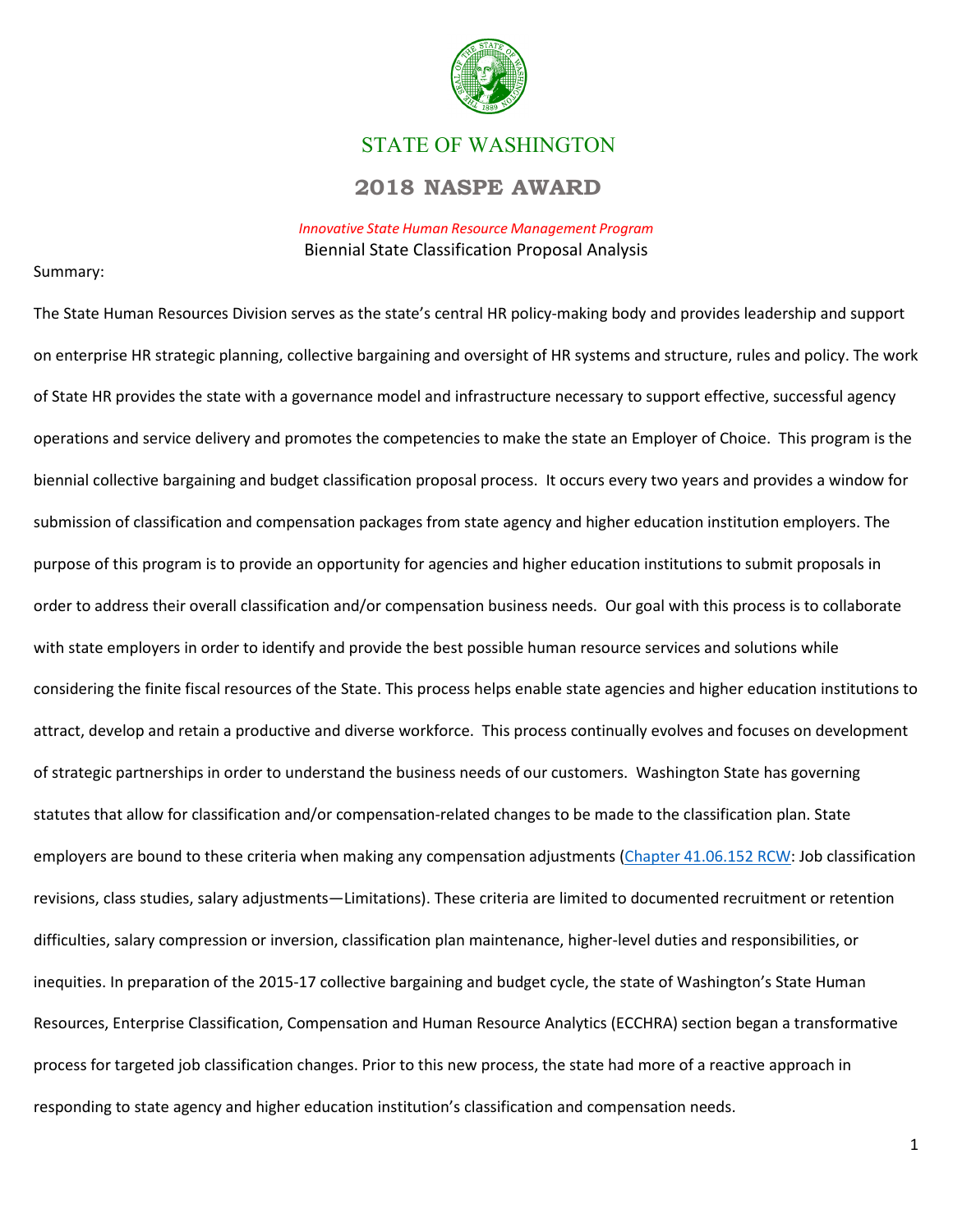1. Please provide a brief description of the program. Beginning in 2011 and early 2012, outreach efforts and stakeholder feedback was collected to help inform and streamline the process for requesting job classification and/or compensation changes. Previously the process was very time intensive and created redundancies and various levels of re-work. Agencies and institutions put forth many months of time and resources into developing proposals, of which many were unsupported due to lack of merit or data. This new process creates a more proactive and inclusive approach, which begins with online and classroom training for Human Resources professionals. The process continues to evolve and improve based on state agency and higher education institution feedback. Here are some notable highlights of the overall process and sequence of events (there are three "phases" of this biennial process):

**Planning Phase** - This begins in the early spring of odd-numbered years. This process consists of extensive outreach by State HR Classification and Compensation analysts to human resource partners in both general government and higher education. In-depth classroom training is provided an[d online resources and tools](https://ofm.wa.gov/state-human-resources/hr-meetings/classification-and-compensation-roundtable-april-4-2017) are made available. In addition to statewide efforts, individual agency meetings are conducted with program staff to answer questions and provide guidance on the development of a classification and compensation proposal.

**Bargaining Phase -** This begins with the submittal o[f agency/institution-initiated Class Needs Assessments](https://ofm.wa.gov/state-human-resources/compensation-job-classes/tools-services/hr-professional-tools) by September 15 of odd numbered years. All proposals must meet the criteria outlined in statute in order to be supported. This is defined in chapter 41.06.152 RCW that includes documented recruitment or retention challenges, compression or inversion, higherlevel duties and responsibilities, inequities, and/or class plan maintenance.

• The first and second sets of "triage" are conducted by ECCHRA to determine completion and potential merit. If merit is determined, a request is made back to the initiating agency or institution for additional data and supporting documentation. This may include documented recruitment information (successful, unsuccessful, or failed recruitments), exit interview data, proposed draft class specifications, detailed information explaining changes in duties or responsibilities, proposed salary range information, market and salary data for employees leaving state service, alignment information showing where compression/inversion exists, inequity data, etc. The data metrics for retention is performed centrally by our HR Analytics team. This occurs between September-November.

• The final "triage" occurs prior to recommendation development and pre-collective bargaining. This third level of review includes developing recommendations for each of the remaining proposals. Classification & Compensation analysts draft their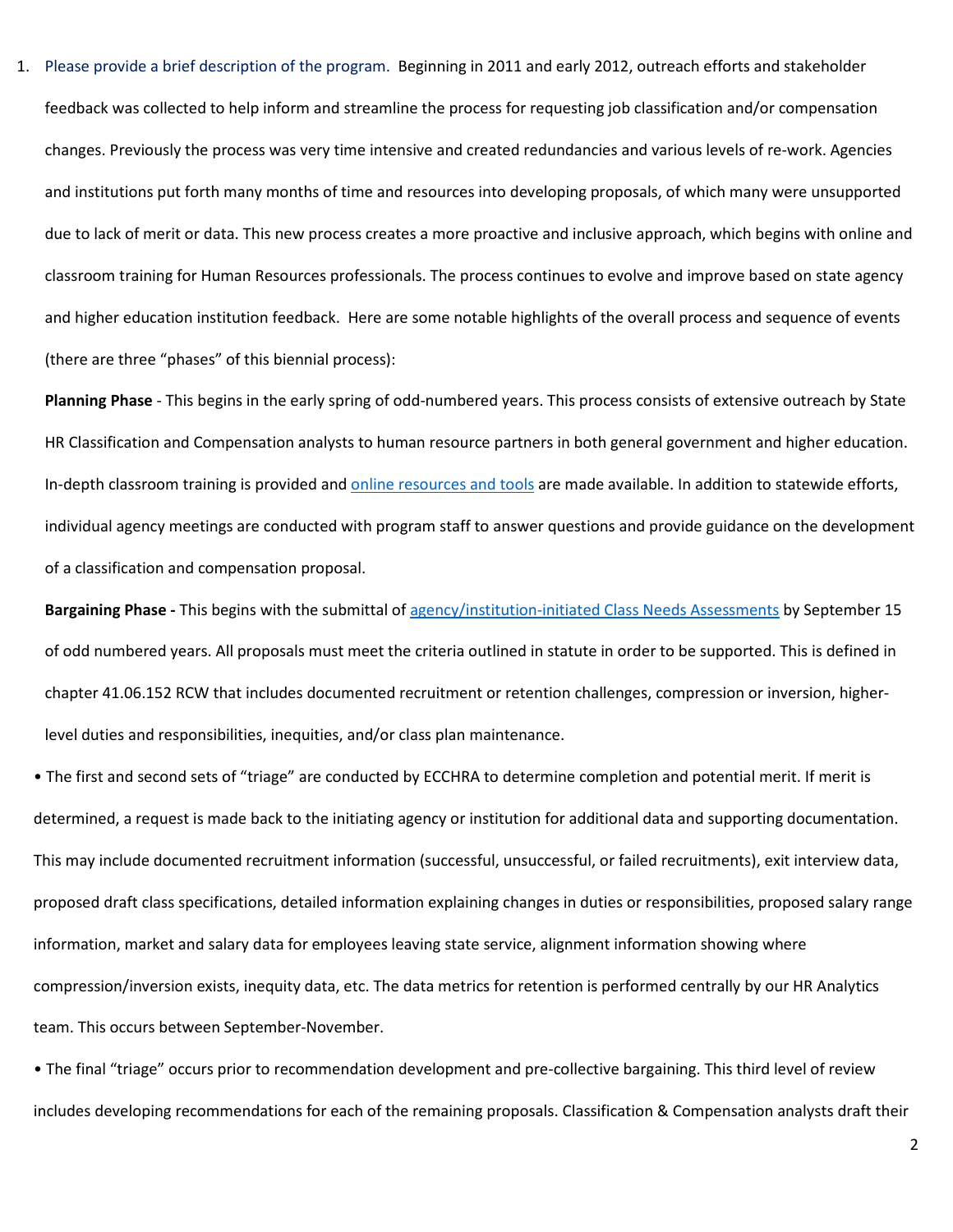initial proposal recommendations that are shared internally with State HR leadership and affected stakeholders. This expansive process takes place from November through the end of March.

• Agencies and institutions are consulted throughout the process and advised on recommendations.

This enables them an opportunity to provide any last minute, missing or relevant information prior to finalization.

• Final recommendations are shared with the assigned State HR Labor Relations Negotiators in preparation of collective bargaining (March-April).

• Collective bargaining typically begins in March (even-numbered years) and continues through the summer, to be completed by October 1. Final recommendations are costed using our enterprise compensation impact model. State HR makes funding recommendations for targeted increases along with other state employee financial considerations to the Governor (for potential general wage increases, health care funding, and other compensation issues).

• The Enterprise Classification, Compensation and HR Analytics section provides ongoing consultation and guidance to the state labor negotiators throughout bargaining and interest arbitration.

• Similar to the employer-initiated proposals process, labor organizations also have an opportunity to submit requests for classification and compensation changes during bargaining. This process typically begins in April of even numbered years. The Classification & Compensation analysts review and provide recommendations for the union-initiated classification and compensation proposals, and continue to provide subject matter expertise throughout negotiations.

**Implementation phase -** This is the final stage in the biennial process and consists of working with statewide stakeholders to gather necessary business requirements. Collaboration efforts during this phase are still extensive, working with other centralservice agencies and all agencies and institutions to ensure a smooth transition into the ensuing biennium. Gathering required information and documentation in order to update the enterprise-wide and impacted systems (Human Resource Management System, Salary Projection System, and Agency Financial Reporting System). Other work conducted during this final phase includes creating statewide salary schedules, finalizing changes to collective bargaining agreements, statewide training, rulemaking, adoption of job class changes, and communication to our community and stakeholders.

2. How long has this program been operational (month and year)? The modernized classification & compensation proposal process was implemented in preparation of the 2015-2017 biennium. This is a biennial process and begins

3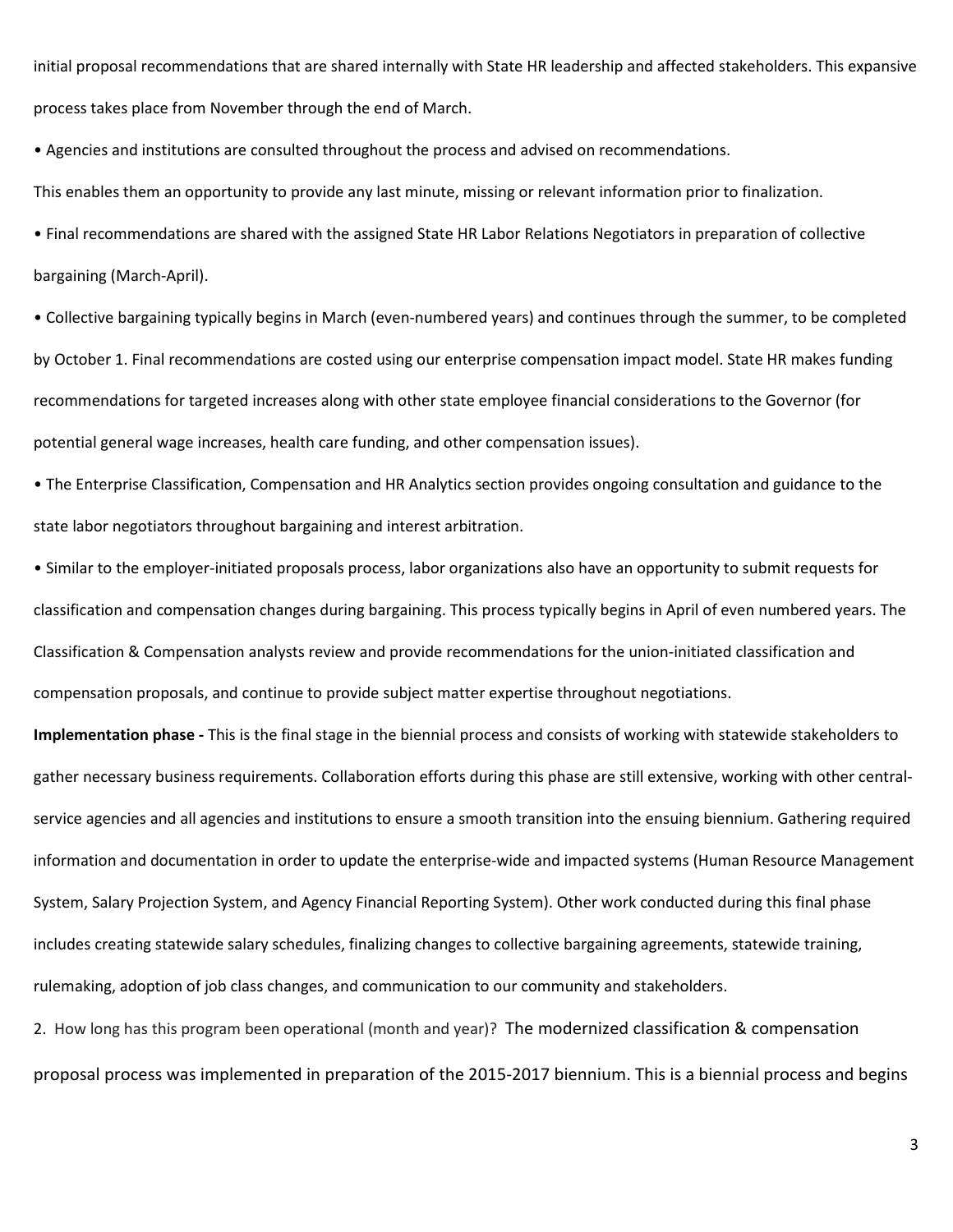in the early fall of odd-numbered years. Every two years the process improves and becomes more efficient, streamlined and responsive to the state's classification and compensation needs.

3. Why was this program created? (What problem[s] or issues does it address?) The process was created to help better address statewide business needs of state agencies and higher education institutions with the goal of maintaining a simple and streamlined classification plan and targeting limited fiscal resources in the most efficient manner. It also provides an avenue for state agencies and institutions to address funding needs relating to classification and compensation proposals. Historically, Washington State HR has functioned in a more reactive role rather than a proactive role. This new process changes the way we think about the state's workforce and promotes partnership with other Human Resource professionals and program staff in state government to develop the best possible solutions in order to address business needs. Rather than working in silos, this new process crosses multiple functional areas and helps to identify creative solutions for attracting and retaining a skilled and high-performing workforce. This program provides state agencies and higher education institutions with necessary tools and resources in order to submit a classification and compensation proposal

4. Why is this program a new and creative method? Prior to the process reengineering effort, the proposal process was very rigid. Employers did not have an opportunity to weigh in or provide feedback and they were frustrated. Although Washington State has requirements outlined in statute that limit the ability to make classification and/or compensation related changes to the classification plan, ECCHRA continues to identify ways of improving this process. A key component to process improvement is stakeholder engagement, inclusion and partnership. Although State HR is the policy making body for the state of Washington, state employers look to us for leadership and strategic direction. In providing leadership and innovation, creativity is essential when looking at ways to be an adaptive and competitive employer of choice. This process is inclusive and collaborative when working with agencies and institutions to identify statewide solutions for their unique classification and compensation needs. 5. What was the program's startup costs? The cost for the implementation of the program was absorbed. Classification and Compensation Analysts had to learn a new way of doing business including developing more collaborative

4